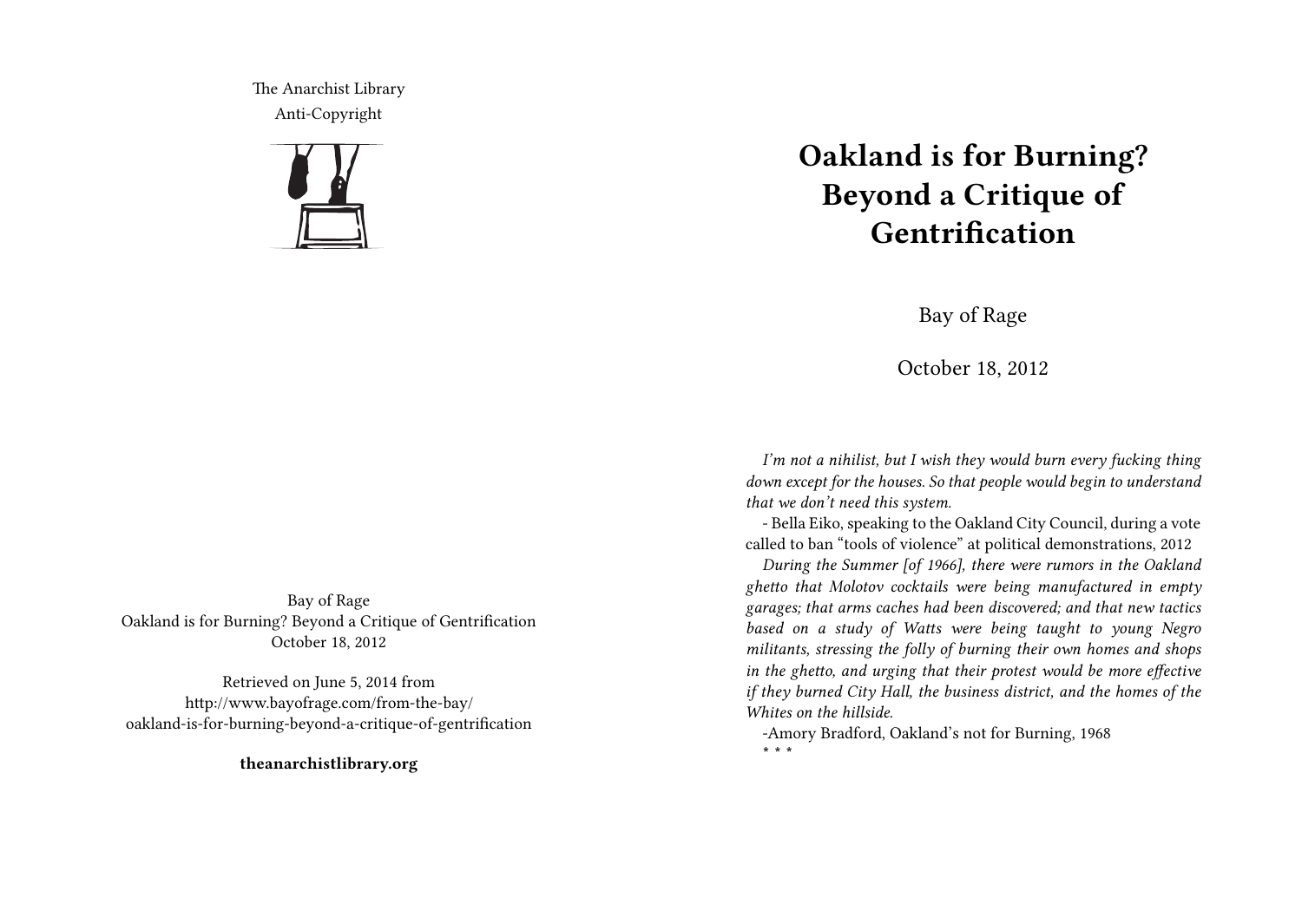Make no mistake: Oakland has changed drastically over the last few years. More and more trendy boutiques and cafes sink their roots into the Telegraph corridor and downtown streets. The deserted center of Oakland of the early 2000′s has been replaced by a young and artsy street life. Recently, Forbes magazine rated Uptown Oakland the 9<sup>th</sup> hippest neighborhood in the United States. Almost simultaneously, in 2010, Oakland had the highest per-capita violent crime rate in all of California. This dissonance between the violence of Oakland's failed economy and the recent influx of "culture" and financial capital has come to define Oakland in the present moment.

This piece is written as a friendly challenge to the narrative of gentrification as it exists within radical milieus. True or not, radicals in Oakland often view themselves, with no small amount of guilt, as "foot soldiers" or, more jokingly, the "vanguard" of gentrifying processes. The narrative goes: mostly white radicals move to Oakland because of their interest in the social conflicts here, and with the radicals comes their race and class privileges that feed the mechanisms of gentrification. As a result of this gentrification, historically black neighborhoods are whitening and rental prices are pushing out the working class elements. In its broad strokes, this narrative might be indisputable; there is some truth to everything it describes. Here, the effort will be spent to clarify specific parts of this process, identifying possible points of activity and intervention. An argument will be made here for wholly clarifying the confused and recuperated narrative of gentrification with a nuanced and localized understanding of the processes at work.

Unfortunately, broad swathes of the radical milieu can, with all of their rhetorical power, only muster a few lackluster approaches to this very real situation. Common within activist circles is to assert that by moving to Oakland you will inevitably further gentrification and push people out of their homes. Therefore, don't move to Oakland. Or, if you do, engage yourself in community projects (social services, legitimized by the state or not) to offset your im-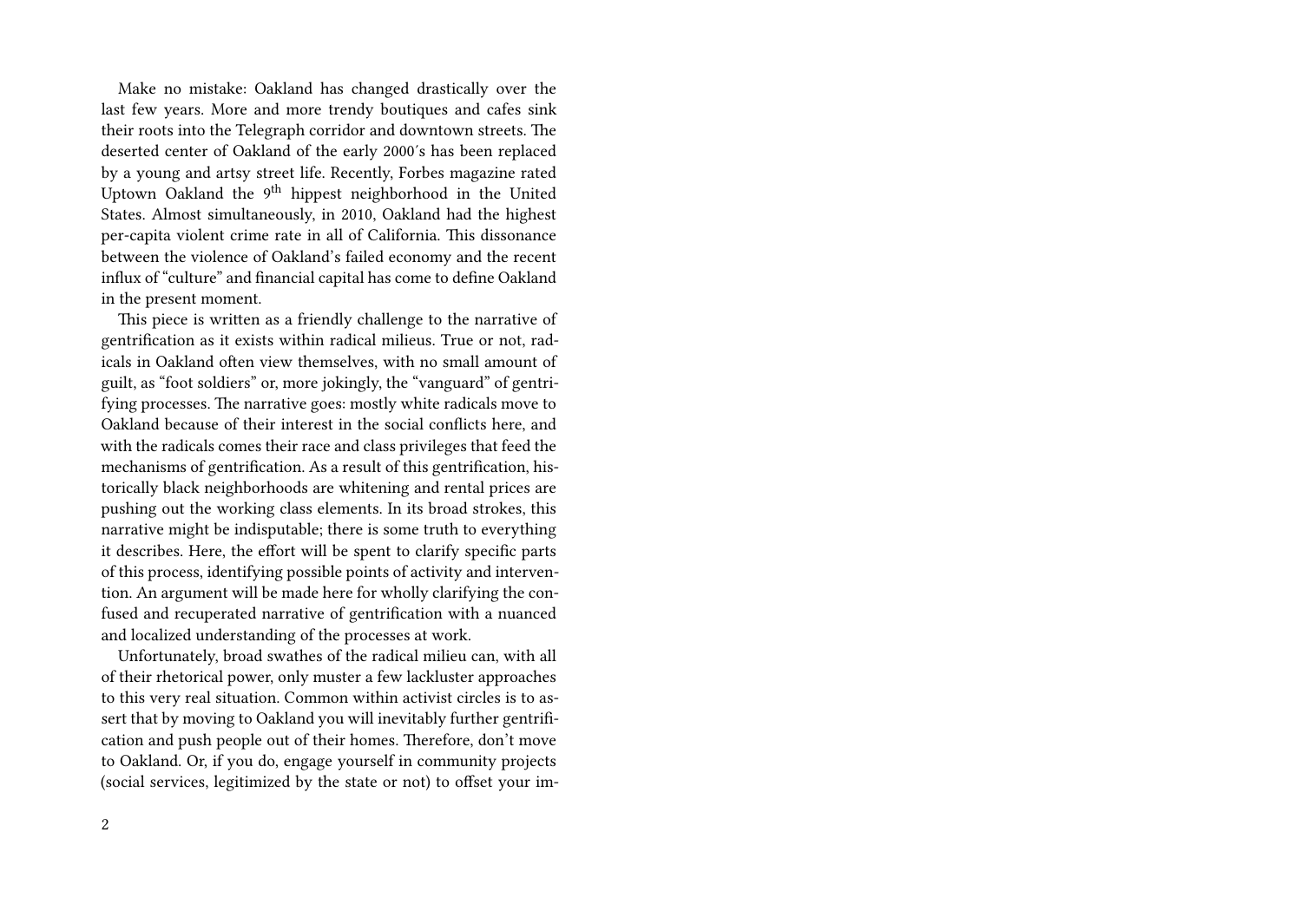pact. These approaches, stuck in a simple sentimental reaction to the reality of the situation, frustrate rather than enable a combative response to the present circumstances.

In this piece, some history will be briefly explored, both to make better sense of the present situation and to analyze previous demographic shifts in this area. Then we will proceed to discard race as the only useful marker for gentrification. Moving beyond this narrative, an attempt will be made to discover a more useful antagonism or set of questions, centering around development and infrastructure, with which to engage in the situation here. Finally, a few specific development projects will be outlined, inviting everyone to attack and organize against the misery that defines and binds this society.

**\* \* \***

During the industrial frenzy of World War II, de-segregation in industry caused a massive influx of blacks from The South into West Oakland to work in the ports, the canning industry, and machine shops of West Oakland. After the war, most industries slipped back into racial segregation (formal and informal), leaving large numbers of black residents jobless. Many of those that remained employed worked for the railroads as porters or waiters. Though jobs were scarce after the war, black migration from The South continued. After the war, the white middle class moved from Oakland into the surrounding areas. Their "white flight" from the urban centers was coupled with an attraction to the property-owning middle class lifestyle available in the new suburbs.

The waves of deindustrialization in East Oakland in the 50′s and again in the 80′s, with the corresponding exodus of its white residents, allowed blacks into the depths of East Oakland, previously a space reserved for the comfortably white and middle class. More and more, large swaths of Oakland were transforming from the idyllic garden city of balanced industrial and residential development into a post-industrial ghetto. The border between East Oak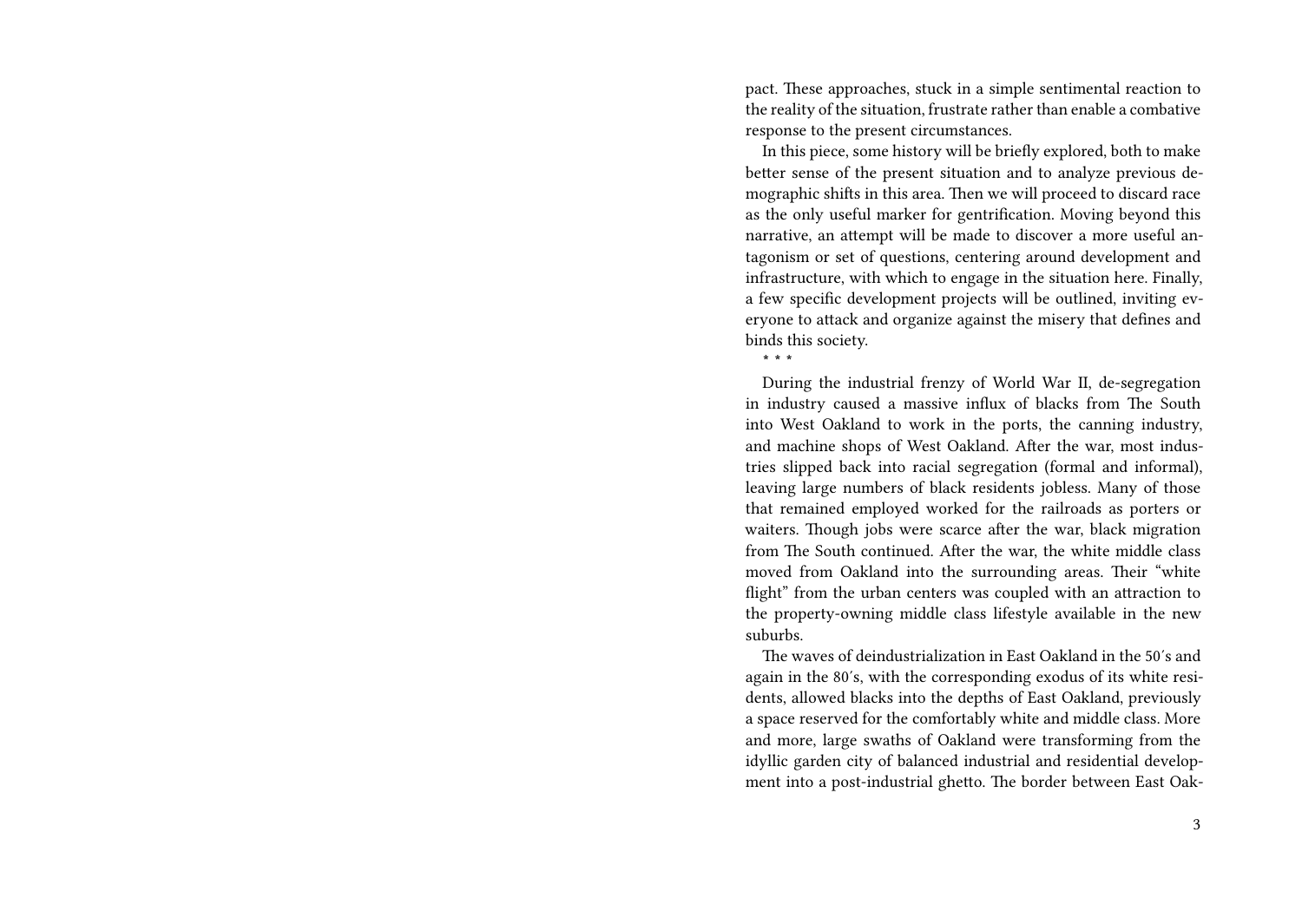land and San Leandro, though, was as strictly enforced then as it is now. "Racial Covenant" laws in many of the suburbs, including San Leandro, specifically excluded blacks from neighborhoods and cities.

Even as formal segregation was undone on national and state levels during the 60′s, blacks and latinos in Oakland reaped none of those benefits. This reality, combined with a history of black nationalism and the radical strength of black railroad unions, provided the perfect backdrop for the formation of a revolutionary black consciousness. The Black Panthers were particularly successful here: Their own special brand of maoism was successful because it not only enabled them to stand alongside the other anti-imperial struggles of the time, but because it allowed them to apply the same narrative to Oakland. The dissonance between national civil rights campaigns and local segregation exacerbated the feeling that Oakland was under colonial rule, surrounded by the "white noose" of the suburbs.

The Panthers were not the only revolutionary group in Oakland during the 60′s and the 70′s: The Brown Berets and other Latin@ groups were organized in the Fruitvale district (and also had armed copwatch patrols). During this same period, the Symbionese Liberation army was in and out of Oakland, and killed the superintendent of schools in 1972. Parallel to the constellation of revolutionary activity, crime syndicates also flourished in the east bay, the Hell's Angels being a flagship of East Oakland lawlessness at that time.

Despite the history of (anti-)social uprisings in Oakland, the town has always been controlled politically by business interests. Rebels from other episodes of struggle understood this well. From the 1930′s until the 1970′s, people called to "Take the Power From the Tower" in reference to the Tribune Tower and the newspaper's well-connected owners, the Knowlands. Today, the situation is the same, but with different faces. Business is still organized into associations and districts that broker power in the same way it has always happened in Oakland. The appearance of power has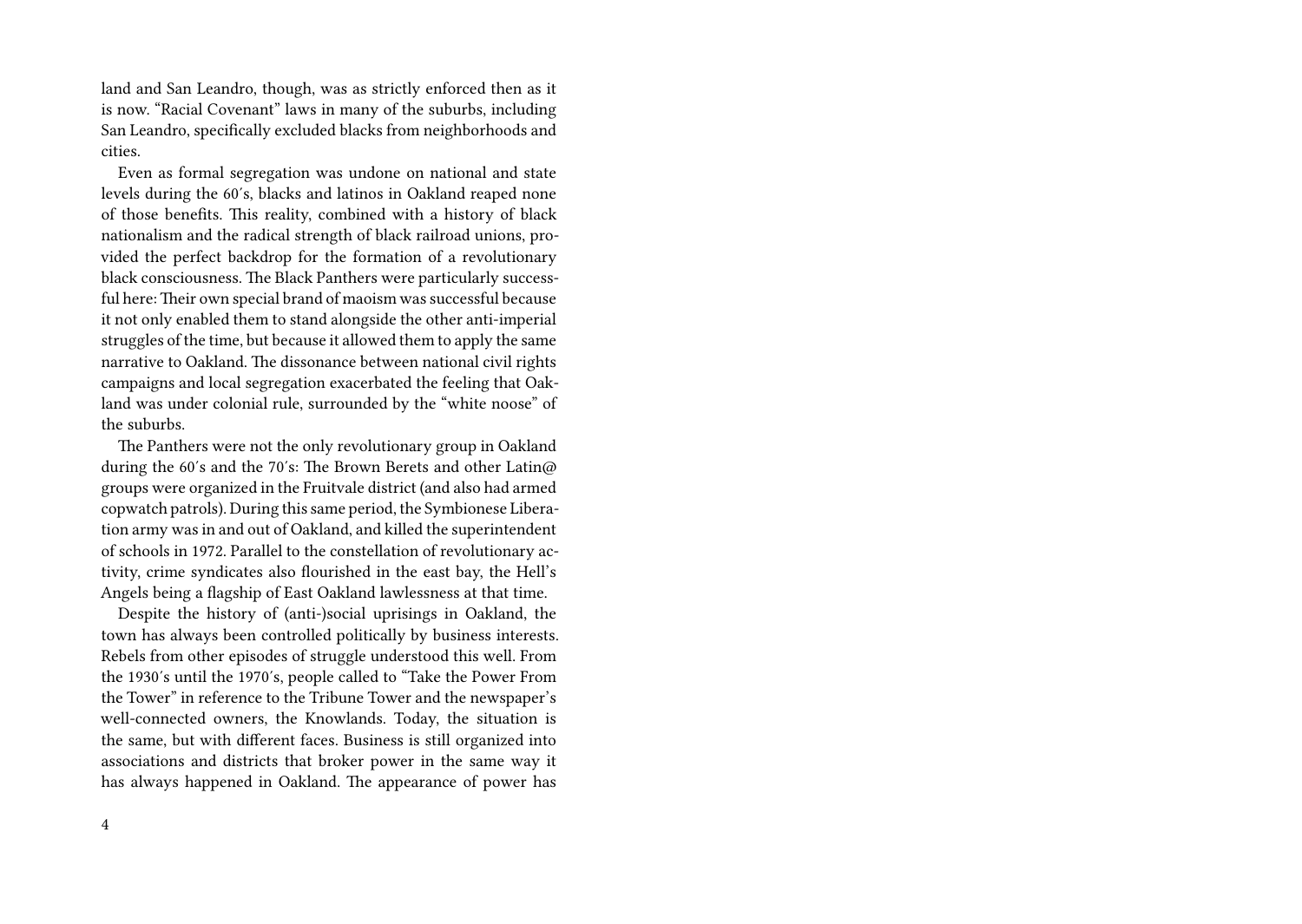of Oakland's future as a major port, especially while mega-ports are being developed along the Pacific Coast (like the \$4bn effort in Punta Colonet, Mexico).

The port expansion, obviously, must be opposed, sabotaged, and, in our wildest dreams, stopped. People have said many times that the two port shutdown actions were not merely union actions, but were a mass of people participating in an economic attack on global capitalism. While this feels like a generous analysis, there is also more than a little truth to it. This little bit of truth must become the seed for a new flourishing of anti-economic activity. We can start in our neighborhoods, that seems prudent, but we mustn't stop until the ruins stretch all the way to the water.

become more subtle over time, quick to hide behind a language of progressive politics or conjure up community initiatives to disguise their consolidation of capital.

**\* \* \***

In and beyond radical milieus, "gentrification" is often roughly translated to "white people moving to the neighborhood." There is more than a grain of truth to this statement. In this white supremacist world, the privileges of whiteness include the social mobility that can create gentrification. This rough idea, though, that whiteness equates gentrification is mistaken in its assumptions and misunderstood in its consequences. The discourse of gentrification, recuperated by leftists and nonprofits, is now void of meaning. Instead of helping us understand the functioning of the city, it has further obfuscated this understanding. By honing our understanding of the different factors at work, and by separating their significance, perhaps we can exit the quagmire of the discourse on gentrification.

By equating whiteness and gentrification, one assumes a certain homogeneity amongst white people. While certainly privileged as a group in this society, it would be ridiculous to say that a white man moving to Oakland from Blackhawk and a white transwoman from Antioch posses the same privileges in this society. More pertinent to the questions of development and gentrification, it cannot be said that every white person has the same class values and interests. Many of the recent migrants to Oakland (both the déclassé from San Francisco and the youth fleeing the suburbs), can be said to carry a particular set of middle class values that is more of a contribution to the development (in the pejorative sense) of the neighborhood than their race. These values–a concern for property values, an antipathy to street life, homeownership, civic-mindedness, complicity with the policing apparatus, interest in urban beautification, etc.–provide the social conditions for the development of a neighborhood. These values are held across race lines. While often true, the equivocation of these values with white gentrifiers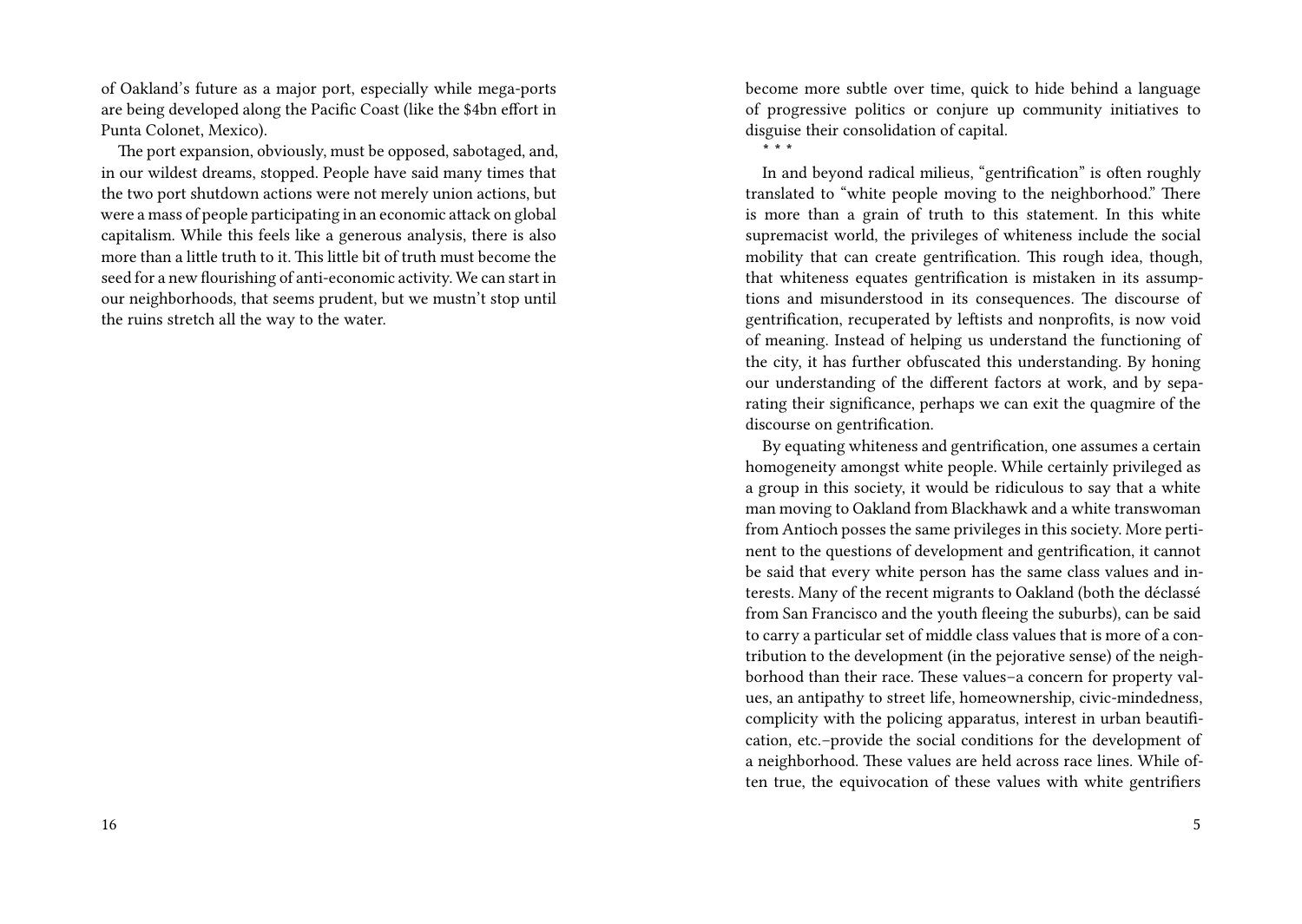can obscure or occlude other dynamics. The tension between longtime Black residents and Arabs being the most glaring example (a subject that deserves its own writing); second, the KONO business district, which uses its status as "minority-owned" to disguise its project of destructive redevelopment.

It would be absurd, though, to reduce development to economic forces. Additionally, especially in Oakland, one loci of the dispute is the culture of this place. As Oakland whitens, the history of black power (and much more) is at risk of erasure. This is not foremost a result of white people moving to Oakland, I would argue, but also a product of (re-)development. Development and the reorganization of space by power actively erases memories, replacing it with timeless, placeless places. The narrative of development erasing memory has been central to many Indigenous struggles for land, recognition, and autonomy. Especially in the Bay Area, where a tragic history of development has destroyed or desecrated burial sites. (Clearly, viewing the current wave of development and gentrification as parallel with anti-colonial struggles is a powerful tool, both in understanding and acting within our situation.)

This is not at all to say that economic shifts and the struggle over the memory of this place should replace a discussion of race, thus soothing the guilt of the white activists. Whiteness plays a crucial role in the current reorganization in Oakland. Many understandings of the real (and not) effects of whiteness upon this place unfortunately seem to result in a simplistic ultimatum: Don't Move to Oakland. While not entirely determinist, processes like demographic shifts in an area follow patterns beyond the choices of individuals. The history of Oakland parallels other cities around the United States. Post-industrial cities everywhere are swelling with people and investment. Oakland's affordability is attractive to both the new investors and the displaced residents of the surrounding areas.

People, a lot of them white, will move to Oakland regardless of what we tell our friends. Rather than lamenting this, we need to

McGrath Properties 1625 Clay Street, Suite 100 Oakland, CA BRIDGE Housing 345 Spear Street, Suite 700 San Francisco, CA **Oakland Global**

Most often, opponents of gentrification attack residential developments or development in residential neighborhoods. This approach, however, attacks only the small appendages of the leviathan. A deeper attack, locally based, must go further, attacking the creation and consolidation of infrastructure. Infrastructure which, under empire, can only exist as the infrastructure of control.

Anti-infrastructural struggles, struggles against the myth and physicality of progress, provide a ground on which anarchists and social antagonists can articulate a total refusal of society. Campaigns or actions against one specific developer or another, as fertile as they may be, are also well within the domain of leftists and reformers. Attacking the very functioning of this society, the way it moves commodities and mediates exchange, is opaque to the logic of the left. A praxis of critique and attack positioned against progress (which is only the refinement and spread of empire) will not create jobs, but rather destroy them, in will not preserve a neighborhood, it very well might impoverish one and, most of all, it cannot as easily be turned on its head to buttress the functioning of this repressive society.

Since 2008, a project as been underway to redevelop the old Oakland Army Base. The goal is to develop the 330 acres of land into a world-class port and freight train terminal. Like so many other Oakland redevelopment projects, Phil Tagami is once again the front man. Unlike other projects, this is not a business or residential development seeking to capitalize on the latest surge of money into the Oakland economy. This project is an attempt to secure the Port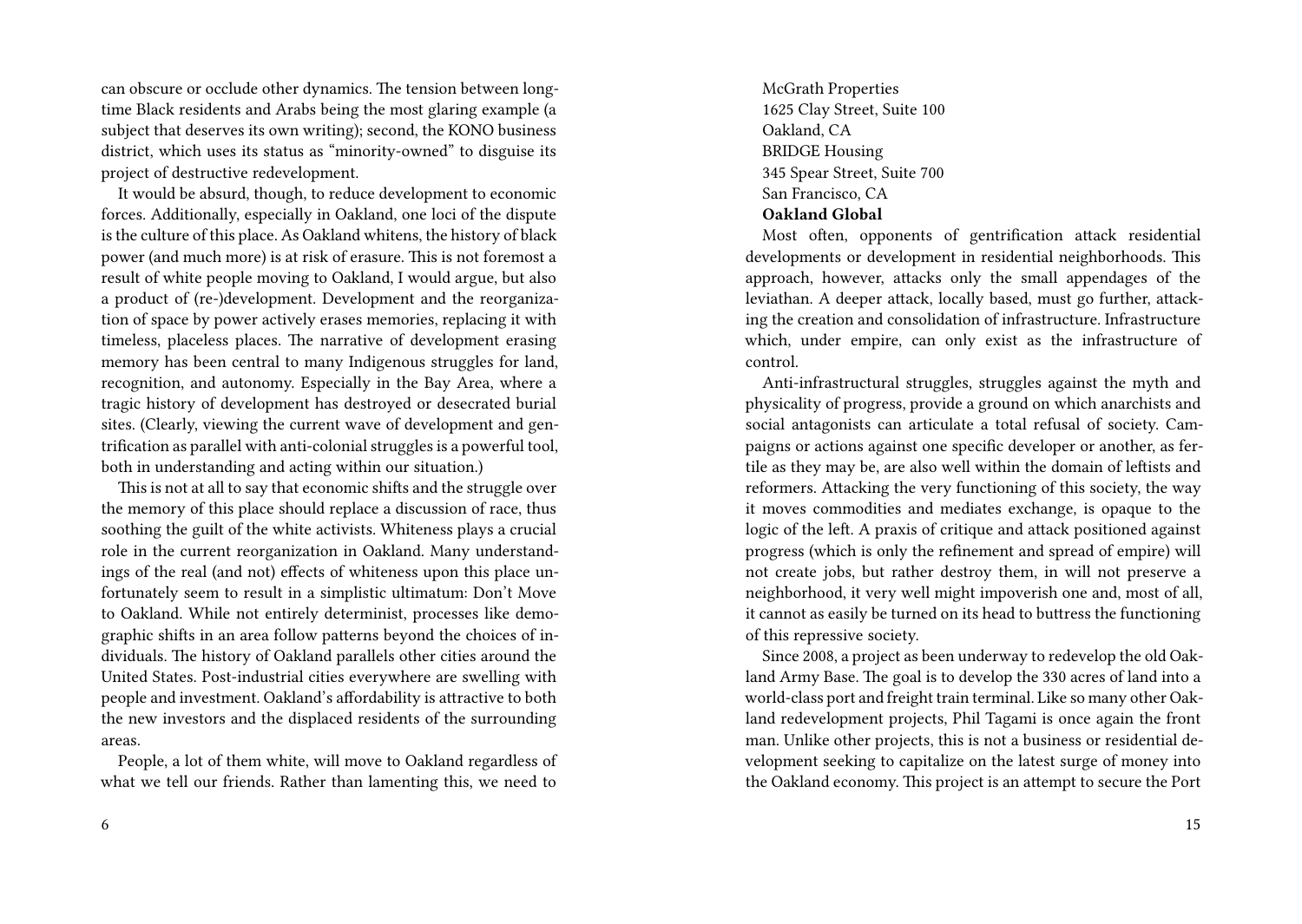plan is for a 500- to 800-car parking lot, ground-level retail, and office space. Currently an empty lot, the development will provide the missing link between the Rotunda Building and the Uptown Condos on the San Pablo corridor.

Sunfield Development, LLC

562 14th St.

Oakland, CA

510-452-5555

## **• MacArthur Transit Village**

As of this writing (Fall 2012), the MacArthur Transit Village is being built piecemeal. The first phase, the BART parking garage on West MacArthur, is having its foundation dug. The plan is for much more than parking, though. The transit village, roughly analogous to the one at Fruitvale BART, is a "live/work" development filling the gap between the wealthy Temescal District and the rapidly developing KONO corridor. The entire project is valued at \$200 million dollars (over three times the worth of the Fruitvale Transit Village). The MacArthur Transit Village LLC is a partnership between two mega-developers: McGrath Properties and BRIDGE housing.

Once constructed, the Transit Village will be more a part of San Francisco than of Oakland. The transit village is designed as a commuter enclave. Without ever stepping into the surrounding north Oakland neighborhoods, yuppies can live near BART, travel to and from work and, on their Friday nights, visit the upscale restaurants on Telegraph. This is not to say that the Transit Village will have a neutral effect on surrounding areas. Similar to many other development projects, there is talk of revitalizing an ailing neighborhood or, worse, reducing the existing neighborhood to a blank canvas on which developers can capitalize on a "booming real-estate market." Regardless of the rhetoric, the construction on the Transit Village can be anticipated to bring an increased security presence, a fresh assault on graffiti and street art, and scores of new residents sympathetic to the police and unaware of the neighborhood in which they live.

forge a practice and critique of development that separates the inevitable (white people moving to Oakland) from the approachable points of antagonism (particular development, infrastructural, cultural or beautification projects). Our project within the metropolis is to disrupt the flows of financial and cultural capital, not to frustrate our own projects with a guilty conscience.

Contemporaneous with recent development and gentrification in Oakland, other historically working class neighborhoods have been faced with similar pressures. East Palo Alto became home to an Ikea in 2002 and has been the site of numerous housing developments for Silicon Valley commuters. Rents in the Fillmore District of San Francisco have doubled in the last few years alone, the apartments have become condos and the dive bars have become fancy jazz clubs. Oakland is by no means alone in its circumstances but we can seek to distinguish it in its response. **\* \* \***

The narrative of gentrification only goes so far and in caught in the mire of leftist politics. A critique of development specifically, on its own and as a part of gentrification, is much more useful to the insurgent. First, it allows one to identify the enemy in much clearer terms. It identifies developers, real estate brokers and property managers as the enemy, instead of the wide hostility towards "gentrifiers." Secondly, it suggests a particular space of activity, beyond the vagaries of "don't move here" or "if you move here, do it right." A critique of development suggests the organization of attack, both social and not, on development projects, real estate companies, and all of the administrators of control over the place where we live.

Further development will not open space for meaningful social activity and will only constrict it. In the slew of development projects coming down the pipe, residents will be free to consume, travel to and from work, or stay inside to not bother anyone. The possibility for creating space for rebellion will happen in the subversion of the city's architecture (such as the occupations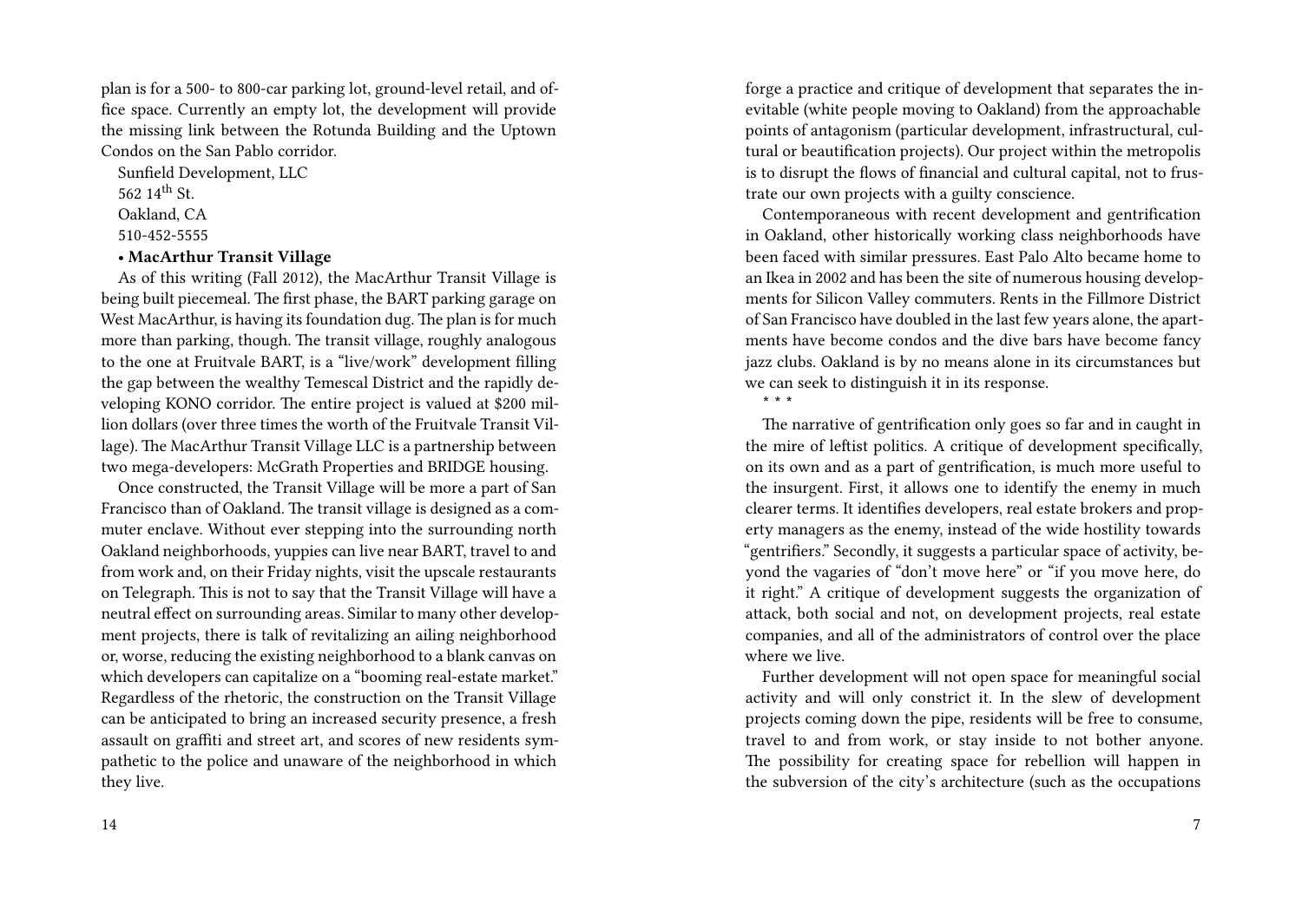of vacant houses or the lot at  $19<sup>th</sup>$  and Telegraph). Even the most hopeful possibilities are rapidly being foreclosed in the proliferation of counter-insurgency-style policing.

The physical layout of space, its geography and organization, determine how power can flow within. A critique of space and the way it governs relationships is not solely the domain of radicals and antagonists. Older developments such as the ACORN projects in West Oakland have been able to act as hubs for illegal capitalism because their architecture was opaque to social control. These mistakes in development culminated in a counter-insurgency-style raid on the projects in 2008, with 400 police and at least one armored personnel carrier. J Stalin describes how he and his partners would construct escapes through the fences in the ACORN Projects:

*"Put the car jack in [the fence] to make hella cuts through this motherfucker. Jack it all the way down, then turn it like you were jacking up a car. Say the police come. They got them big-ass belts. That can't fit through this. Then I'm gone, feel me?"* (Quoted in the Thizz Nation Block Report)

These mistakes in architecture will never be repeated in future developments. The UC system learned the danger in building large plazas where dissident students could gather during the free speech movement at Berkeley. University of California campuses built since the sixties are subdivided into a number to smaller campuses, to better contain and neutralize student revolt. Housing projects are built to make the space transparent and easily surveillable, often by the administrators of social services. Likewise, we can be entirely sure that the city of Oakland will never allow the construction of another space like Oscar Grant Plaza, where thousands of people were able to gather, meet their needs and organize an assault against capitalism.

The struggle against development, just like the struggle against gentrification, is still limited struggle. As antagonists, our goal is to expand its proportions towards an anti-infrastructural struggle. back and only 12 city blocks were razed, but the same effect was achieved. The vibrant seediness of downtown Oakland was forcibly removed. In the absence of anything else, though, a more desperate lawlessness took root. In one resident's description of downtown Oakland at that time:

*In those days there were no lights from Grove St. to Broadway. I used to get off the bus here at 14th and walk up to DeLauer's to look at comic books, and you had to be careful where you stepped or you might step on someone and get a bottle thrown at you. We called it 'Wino Alley'.*

Slowly, the empty lots in Downtown Oakland were developed. The Clorox Building, Oakland City Center and the Federal Building all were built (none of them quickly) in the period between the 1970′s and the 1990′s, attempting to shape the downtown space, bringing order and law to the disorganized and lawless space that downtown Oakland was.

In 1999, a group of developers, investors, and city bureaucrats came together to restore the Fox Theatre, which had been closed since 1970. In 2009, ten years later, the Fox Theatre reopened, a foothold in the uptown neighborhood. The renovation was spearheaded by Phil Tagami, head of the major property investment firm CCIG (California Capital Investment Group). From there, the developments poured in: Hip bars and restaurants, ugly condos and cafes.

Located near the 19<sup>th</sup> street BART station, the Uptown area provided the perfect inlet for financial runoff from San Francisco. People could live and go to concerts in Oakland without ever interacting with the rest of the city. The Fox Theatre, condominium developments like 555 City Center, combined with other nightlife elements like Cafe Van Kleef to form the social foundation supporting the current influx of investment and capital.

*Fox-Uptown Entertainment Complex*

Between the current Fox Theatre and San Pablo, Sunfield development is planning the "Fox-Uptown Entertainment Complex."The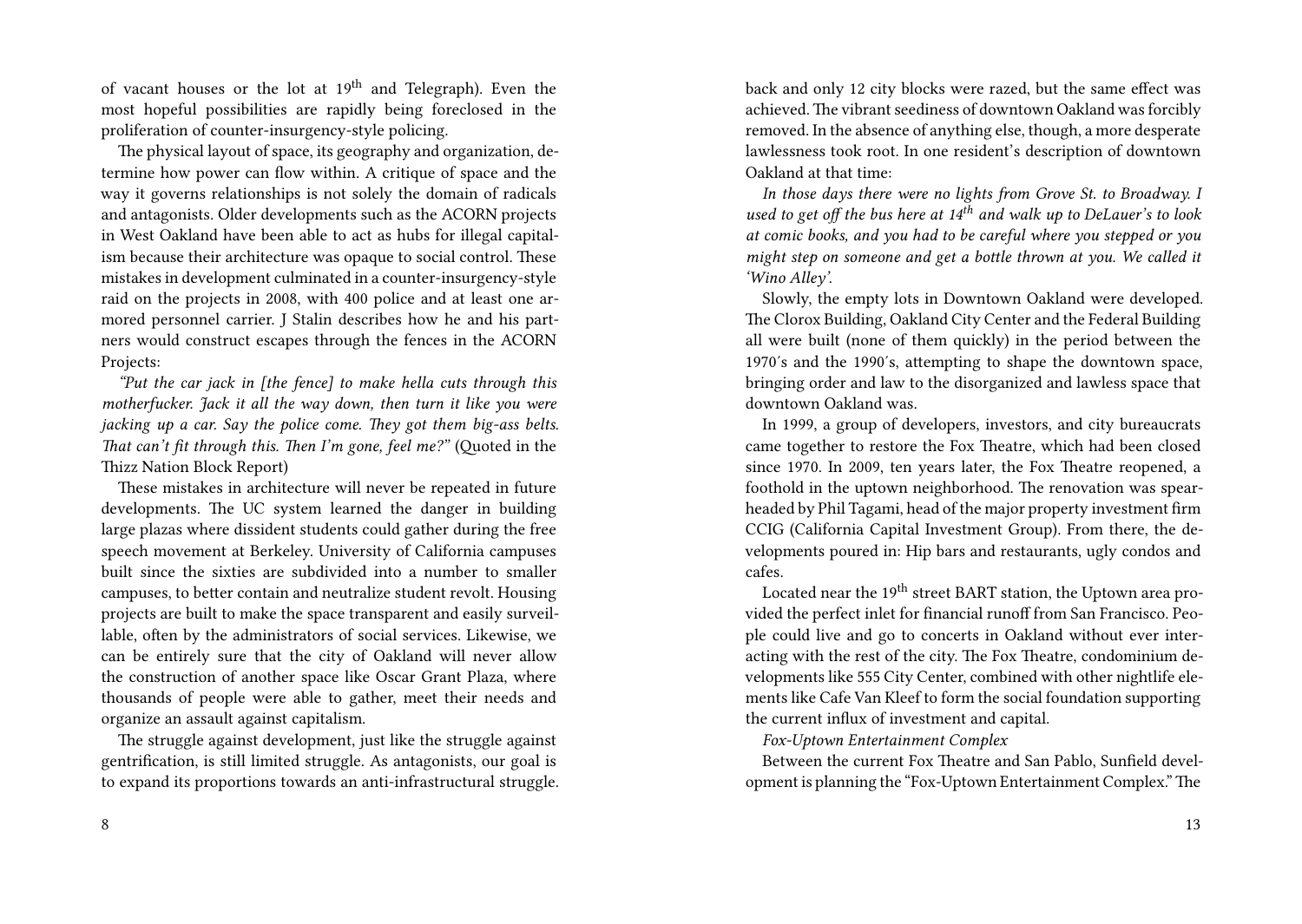KONO attempts to disguise class tensions with a lot of handwaving about race. They are capitalizing on the loaded nature of racial politics in Oakland by describing their business district as minorityowned. Thusly, they attempt to sidestep responsibility for pushing other people of color out of the neighborhood and to respond to accusations of gentrification. Furthermore, they attempt to diffuse the class tension in the neighborhood by using black street ambassadors.

Shari Godinez, the executive director of KONO, has claimed that crime in the KONO corridor dropped by 70% in the first month of their security programs. Their security staff aggressively encourage panhandlers and the homeless to leave the neighborhood, directing them towards (inadequate, moralizing) social services.They monitor drug spots and report them to the police. They report graffiti and coordinate their efforts with a buff squad that is also directed by the business district. The KONO website reports that 60% of the business district's money is spent on cleaning and security. This makes their purpose clear: They seek to sterilize and scrub the neighborhood of its undesirable street life, to create the conditions favorable to development. It is this development, with its corresponding social cleansing, that is redefining the telegraph corridor.

**• Uptown/Lake Merritt and Downtown Business Associations**

Offices: 388 19th Street Oakland, CA

From the 1970′s up until the early 2000′s, downtown and uptown Oakland were desolate. They were ghost towns on Friday nights, quiet except for an occasional person or group crossing the neighborhood to go from east to west, or maybe on their way to Jack London Square. In 1965, an ambitious urban renewal plan sought to demolish 70 blocks of downtown buildings, many of them SROs, pawnshops, and small theaters. Eventually, the plan was rolled

Development, on its own, is only the evolution and transformation of the metropolis: The adaptation of the city to its present circumstances. This evolution is often predicated on facilitating new techniques of control and policing. That is to say, behind the smokescreen of politics, power is every day being consolidated, the production and reproduction of life is being controlled in the physical space of the city. New neighborhoods are being built to be better policed. Narrow pedestrian walkways and alleys are being replaced by wide paths for wheelchair access, yes, but also for police vehicles. Broad boulevards and gridded neighborhoods exist to simplify and reduce traffic congestion, yes, but also to mitigate potential urban uprisings.

As the entire physical space of the metropolis is constructed to reproduce a certain set of relations (capitalist, patriarchal, alienated), the entirety must be destroyed or subverted. The revolutionary project (to use a term of convenience) must be anti-infrastructural: Anything less can be turned on its head to buttress the functioning of this repressive society. This project, of course, is suicidal. The networks of domination and control no longer administer merely our death or our imprisonment, they also administer our live and the reproduction of our conditions. To refuse the constraints and control of society is to attack the very thing that gives us life. When we enter into refusal together, we occasionally find sustenance outside the flows of capital. This sustenance has, at different times, been called "communism", "friendship" or maybe doesn't exist at all. **\* \* \***

In other places in the world, social antagonists have understood the need to attack infrastructural projects. NO TAV activists in Italy have been opposing the development of a high-speed rail line since the mid-90′s. In Canada, indigenous communities have responded to attacks on their autonomy with rail line and highway blockades. More recently, in Greece, the opposition to a garbage dump in Keratea that was mandated by the IMF did much to destabilize the